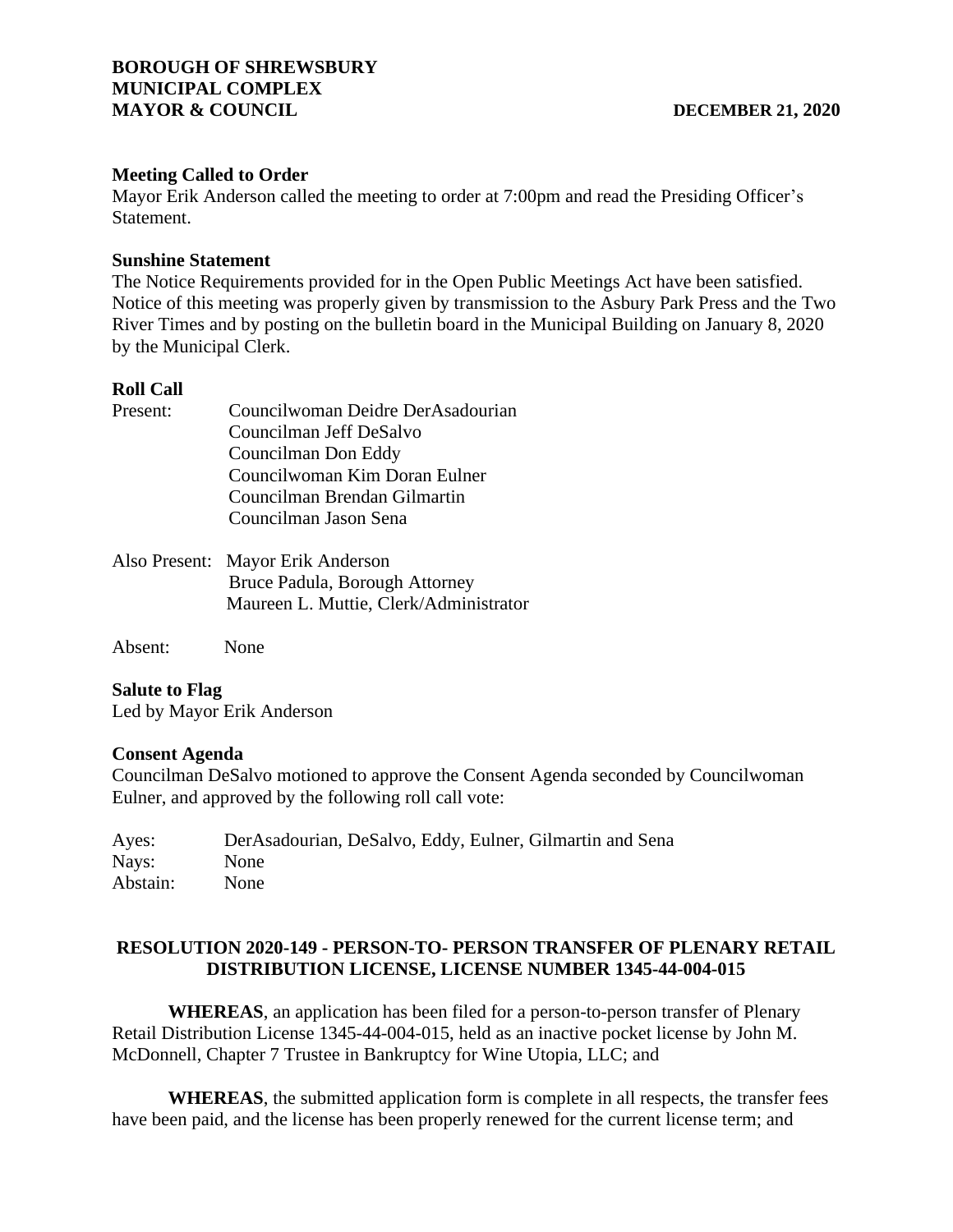# **BOROUGH OF SHREWSBURY MUNICIPAL COMPLEX MAYOR & COUNCIL DECEMBER 21, 2020**

**WHEREAS**, the applicant is qualified to be licensed according to all standards established by Title 33 of the New Jersey Statutes, regulations promulgated thereunder, as well as pertinent local ordinances and conditions consistent with Title 33; and

**WHEREAS**, the applicant has disclosed, and the issuing authority reviewed the source of all funds used in the purchase of the license and the licensed business and all additional financing obtained in connection with the licensed business.

**NOW, THEREFORE, BE IT RESOLVED** that the Governing Body of the Borough of Shrewsbury does hereby approve, effective 12/21/2020, the transfer of the aforesaid Plenary Retail Distribution License to Wine Savvy, LLC, and does hereby direct the Municipal Clerk to endorse the license certificate to the new ownership as follows: "This license, subject to all its terms and conditions, is hereby transferred to Wine Savvy, LLC, effective 12/21/2020."

# **RESOLUTION 2020-150 - ESTABLISHING REMOTE MEETING PROCEDURES DURING A DECLARED STATE OF EMERGENCY**

**WHEREAS**, on March 9, 2020 in response to COVID-19, Governor Phil Murphy issued Executive Order 103, which declared a state of emergency that has been extended by the Governor and remains in full force to this day; and

**WHEREAS**, by way of additional Executive Orders, the Governor has greatly limited the size of indoor gatherings and established extensive social distancing protocols to protect the health, safety and welfare of New Jersey citizens; and

**WHEREAS**, in accordance with the Executive Orders relating to COVID-19 and the Open Public Meetings Act, N.J.S.A. 10:4-6 et seq. ("OPMA"), local governments including the Borough of Shrewsbury continue to hold public meetings via remote platforms to ensure the continued operation of local government with participation by the public, in a way that limits public health risk; and

**WHEREAS**, in March 2020, the New Jersey Department of Community Affairs, Division of Local Government Services ("DLGS") issued "Local Operational Guidance – COVID-19: Guidance for Remote Public Meetings in New Jersey," which provided specific guidance regarding holding remote public meetings under the OPMA; and

**WHEREAS**, on September 24, 2020, the DLGS issued Local Finance Notice 2020-21 ("LFN 2020-21"), which provided a synopsis of emergency regulations N.J.A.C. 5:39-1.1 through 1.7, which establish standard protocols for remote public meetings governed by the OPMA held during a declared state of emergency; and

**WHEREAS**, on October 19, 2020, pursuant to 52 N.J.R. 1943(a), the New Jersey Register published emergency rulemaking establishing these new regulations; and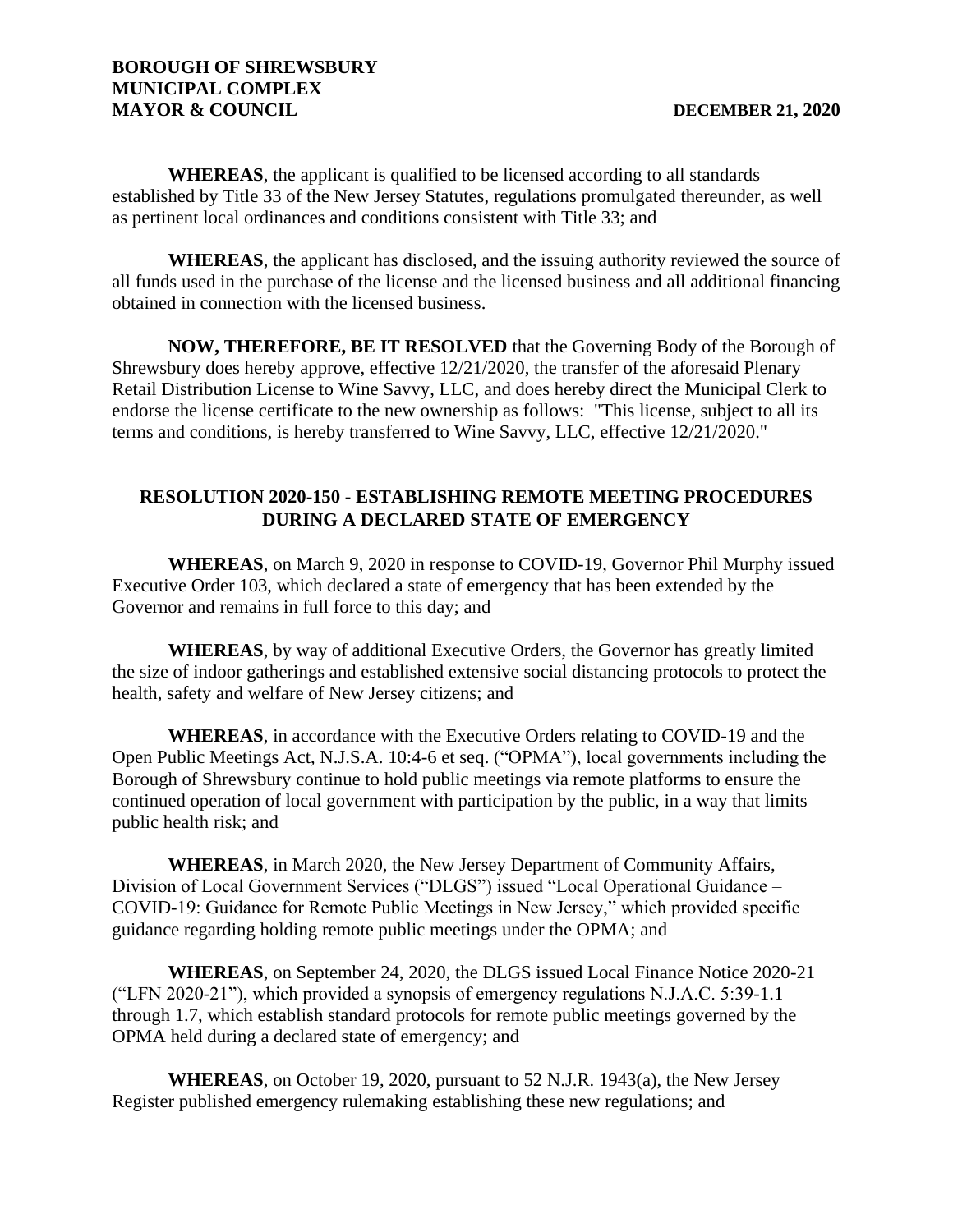**WHEREAS**, under emergency regulation N.J.A.C. 5:39-1.4(h), local government entities are required to adopt by resolution standard procedures and requirements for public comment made during remote public meetings, as well as for public comments submitted in writing ahead of the remote public meeting.

**NOW, THEREFORE, BE IT RESOLVED** by the governing body of the Borough of Shrewsbury in the County of Monmouth, State of New Jersey, that the following procedures regarding public comments during remote public meetings are hereby adopted:

1. Public comments for a remote public meeting may be made during the designated public comment section of the meeting or submitted in writing to the Borough Clerk. Written public comments may be emailed to the Clerk at: clerk@shrewsburyboro.com or sent via regular mail to the attention of the Borough Clerk at: 419 Sycamore Avenue, Shrewsbury, NJ 07702. Written public comments may not be submitted via any other form of electronic communication.

2. Written public comments submitted via email or mail must include the individual's name, full address and contact information (telephone number and/or email address). If the information is incomplete and the Borough is unable to verify the individual's identity, the written comment will not be read into the record.

3. Written public comments submitted in accordance with this Resolution shall be read into the remote meeting record at the end of the last public comment section. Written public comments containing profanity or vulgarity will not be read into the record. The Mayor or presiding officer of the remote meeting reserves the right to read similar or duplicative comments into the record in a summary fashion and will do so uniformly for all similar/duplicative comments.

4. Members of the public who submit written public comments regarding a proposed ordinance for which a public hearing is scheduled to be held during the remote meeting should review the agenda and ordinance, available on the Borough's website prior to the meeting, and designate the ordinance number and title to which their written public comments apply.

5. Written public comments must be received by the Borough Clerk by 9:00 a.m. on the day of the remote meeting in order to be included in the meeting. Any written comments received after 9:00 a.m. on the day of the meeting will not be read into the record or become part of the meeting record.

6. The procedures and requirements for making public comments during a remote meeting, along with an explanation of the audio muting function of the electronic communications platform being used, shall be announced at the beginning of the remote public meeting.

7. With respect to public participation at a remote public meeting, the following procedures shall be incorporated: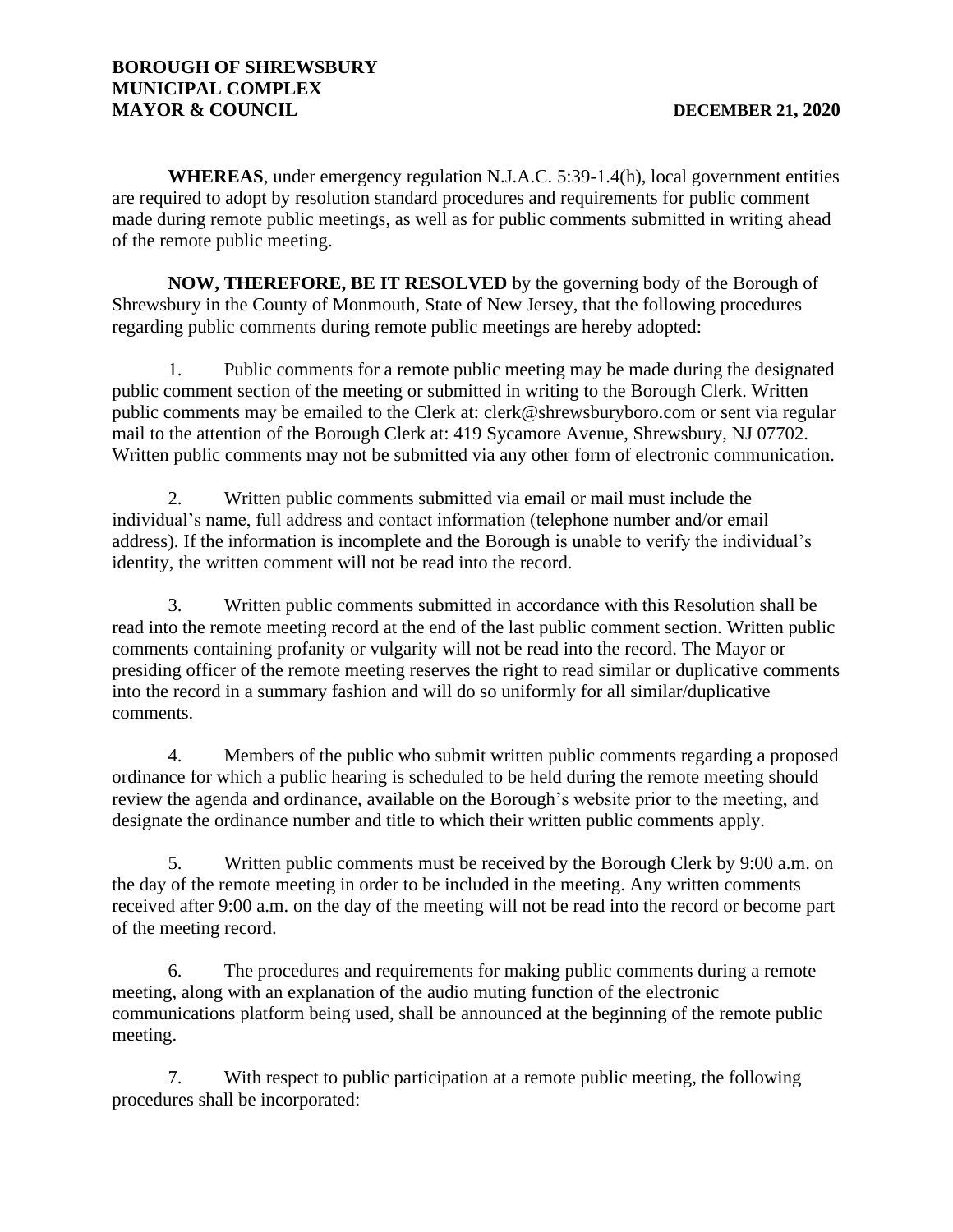a. A member of the public who has submitted written comments prior to the meeting in accordance with this resolution, attends the remote public meeting, and participates during the public comment portion, shall be considered as having been recognized for the purposes of public comment without the need to read the written comments of that person.

b. If a member of the public disrupts a remote public meeting, the Mayor or presiding officer of the remote public meeting shall facilitate a dialogue with that member of the public to the extent reasonably permitted by the electronic communications technology.

c. The Mayor or presiding officer of the meeting shall mute or continue muting, or direct appropriate staff to mute or continue muting, any disruptive member of the public and warn them that continued disruption may result in their being prevented from speaking during the remote public meeting or removed from the remote public meeting. Disruptive conduct includes sustained inappropriate behaviors such as, but not necessarily limited to, shouting, interruption and use of profanity.

d. A member of the public who continues to act in a disruptive manner after receiving an initial warning shall be muted while other members of the public are allowed to proceed with their questions or comments. If time permits, the disruptive individual shall be allowed to speak after all other members of the public have been given the opportunity to make comment. Should the person remain disruptive, the individual may be muted or kept on mute for the remainder of the remote public meeting or removed from the remote public meeting.

# **RESOLUTION 2020-151 - NEW JERSEY SAFE AND SECURE COMMUNITIES PROGRAM RESOLUTION OF PARTICIPATION**

# A RESOLUTION APPROVING PARTICIPATION WITH THE STATE OF NEW JERSEY IN SAFE AND SECURE COMMUNITIES PROGRAM ADMINISTERED BY THE DIVISION OF CRIMINAL JUSTICE, DEPARTMENT OF LAW AND PUBLIC SAFETY.

**WHEREAS**, the Borough of Shrewsbury wishes to apply for funding of \$25,895.00 with a match of \$128,686.72 for a project total cost of \$154,581.72 under the Safe and Secure Communities Program (**Grant # P-20-1344**) from 08-01-2020 through 07-31-2021; and

**WHEREAS**, the Borough of Shrewsbury has reviewed the accompanying application and has approved said request; and

**WHEREAS**, the project is a joint effort between the Department of Law and Public Safety and the Borough of Shrewsbury, for the purpose described in the application.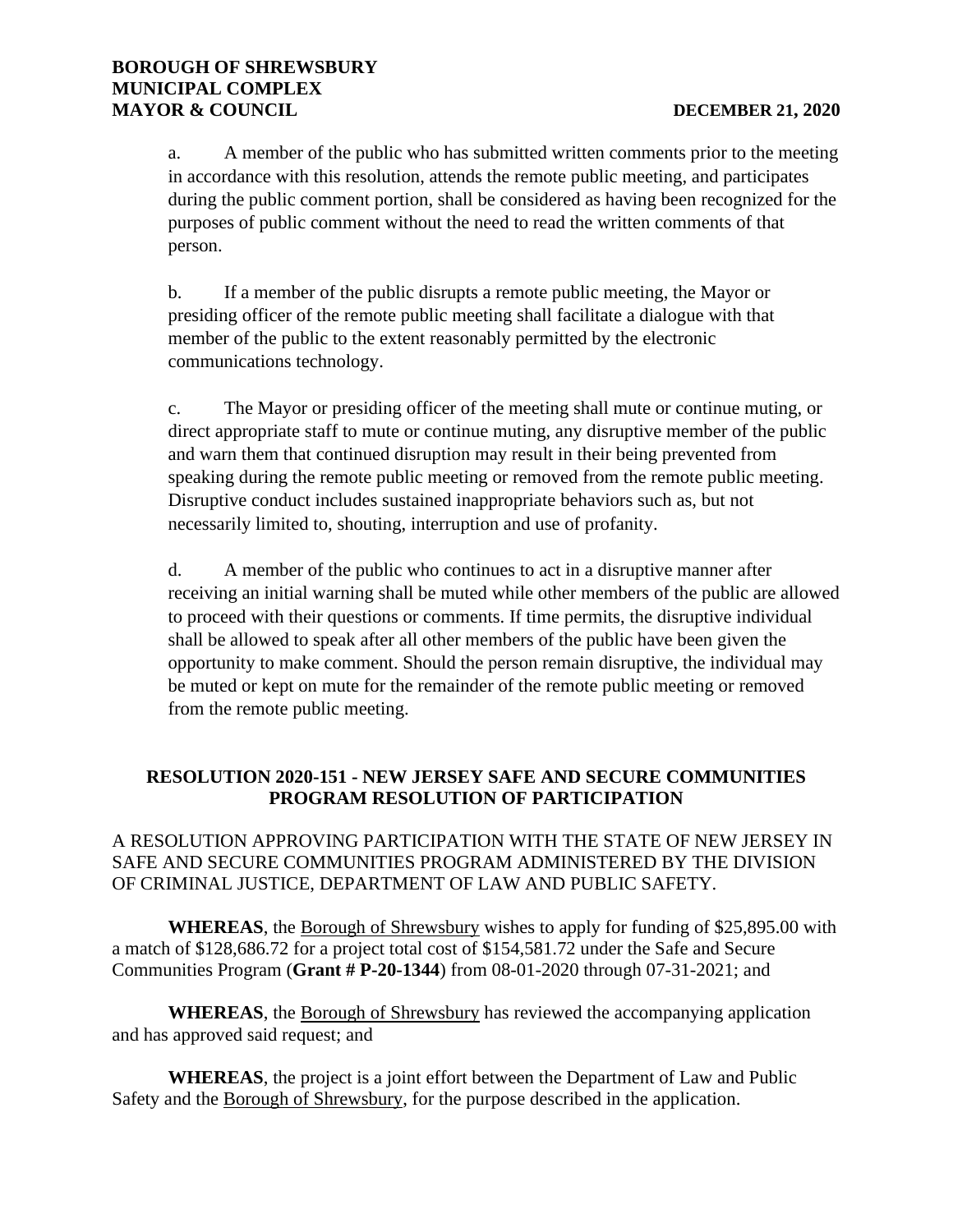**THEREFORE, BE IT RESOLVED** by the Borough of Shrewsbury Mayor and Council that:

- 1) As a matter of public policy, the Borough of Shrewsbury wishes to participate to the fullest extent possible with the Department of Law and Public Safety.
- 2) The Attorney General will receive funds on behalf of the applicant.
- 3) The Division of Criminal Justice shall be responsible for the receipt and review of the applications for said funds.
- 4) The Division of Criminal Justice shall initiate allocations to each applicant as authorized.

# **RESOLUTION 2020-152 - AUTHORIZING THE REFUND OF TAX OVERPAYMENT**

**WHEREAS**, the Tax Collector has forwarded to the Borough of Shrewsbury, a list of taxes which are overpaid, and has recommended that the same be refunded; and

**WHEREAS**, in accordance with N.J.S.A. 54:4-68, there are provisions for the Borough of Shrewsbury to make adjustments with respect to overpaid taxes.

**NOW, THEREFORE BE IT RESOLVED** by the Mayor and Council of the Borough of Shrewsbury that the following taxes are hereby refunded based upon the recommendations of the Tax Collector:

| <b>BLOCK</b> | LOT | <b>NAME</b>                                        | <b>YEAR</b> | <b>AMOUNT</b> |
|--------------|-----|----------------------------------------------------|-------------|---------------|
| 23           | 2   | CoreLogic<br>PO Box 9202                           | 2020        | \$4,719.00    |
|              |     | Coppell, TX 75019-9766                             |             |               |
| 29           | 15  | Satellite Self Storage of Shrewsbury<br>PO Box 837 | - 2020      | \$49,925.53   |
|              |     | Oakhurst, NJ 07755                                 |             |               |

### **RESOLUTION 2020-153 - APPROVING VOLUNTEER FIREMAN ACTIVE MEMBERSHIP**

**WHEREAS,** the Shrewsbury Hose Company No. 1 has selected Oliver Fetter for active membership; and

**WHEREAS**, the Shrewsbury Hose Company No. 1 has requested municipal approval from the Borough Council of the Borough of Shrewsbury for said appointment.

**NOW, THEREFORE, BE IT RESOLVED** by the Borough Council of the Borough of Shrewsbury, Monmouth County, New Jersey, that the application for active membership by Oliver Fetter to the Shrewsbury Hose Company No. 1 is hereby approved.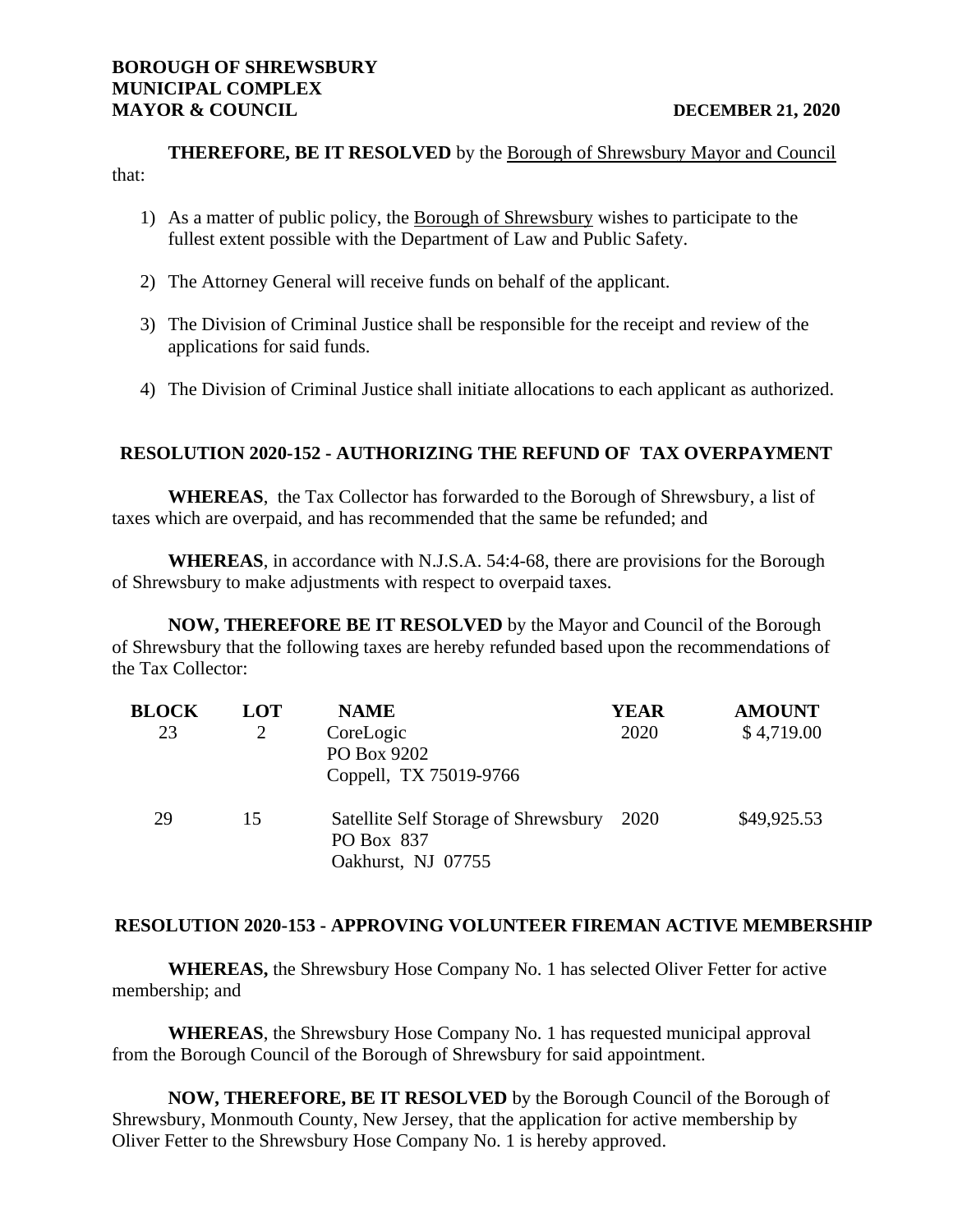# **RESOLUTION 2020-154 - APPROVING THE BILL LIST FOR DECEMBER 21, 2020 AND AUTHORIZING PAYMENT OF BILLS**

**WHEREAS**, the Borough of Shrewsbury received certain claims against it by way of voucher in the amount of \$122,306.80 for the period ending December 21, 2020; and

**WHEREAS**, the Borough Council has reviewed the aforementioned claims .

**NOW, THEREFORE, BE IT RESOLVED** by the governing body of the Borough of Shrewsbury that the attached claims are hereby approved for payment.

**BE IT FURTHER RESOLVED** that a copy of this Resolution be given to the Chief Financial Officer.

### **Discussion and Action**

Covid-19 Testing Site for Shrewsbury Residents – Councilman Gilmartin Councilman Gilmartin gave a brief presentation on his proposal to hold a Covid-19 Testing Event for Shrewsbury Borough Residents. Councilman Gilmartin provided background information that led to him proposing this event. The Borough of Little Silver provided Covid-19 testing to residents only on December 12, 2020 with more than 300 residents getting tested. Councilman Gilmartin contacted Little Silver requesting information to determine whether similar testing could be provided to Shrewsbury residents. Given the recent spike in Covid-19 cases, Councilman Gilmartin explained testing is becoming more challenging to our residents and neighbors. If approved, Councilman Gilmartin requested this testing be conducted in the near future to residents free of charge. The Legacy Pharmacy Group, headed by Ritesh Shah, CEO/Managing Partner will conduct the Covid-19 testing via nasal swab. They have performed over 100,000 Covid-19 tests. The cost to the Borough is \$500 and there is no cost to residents. Councilman Gilmartin suggested Borough Hall as a possible location with possible dates of January 9<sup>th</sup>, 13<sup>th</sup> or 16<sup>th</sup>. No appointment will be necessary. However, Councilman Gilmartin recommend that an early time be set aside for members of the community ages 60 and over. He recommended 10:00am – 11:00am for residents ages 60 and over and 11:00am – 3:00pm for remaining residents. He further recommended this free Covid-19 testing be promoted through the Borough Website, Civic Ready and the Borough Facebook page. After a further brief discussion, Council were in consensus to have Councilman Gilmartin move forward with this event.

### **Reports of Council**

Councilwoman DerAsadourian

- Councilwoman DerAsadourian reported she spoke with members of the Community Alliance and they have spoken to the school counselor and together have come up with a couple of programs and ideas that can be done remotely through Zoom. There are three emotional health programs that they have identified with the school counselor that they would like to put forward. One is for the upper grades and one is for the lower grades. The other component is for teachers. These programs will work with children and teach them how to work with their emotions of feelings isolated and their stress of the pandemic.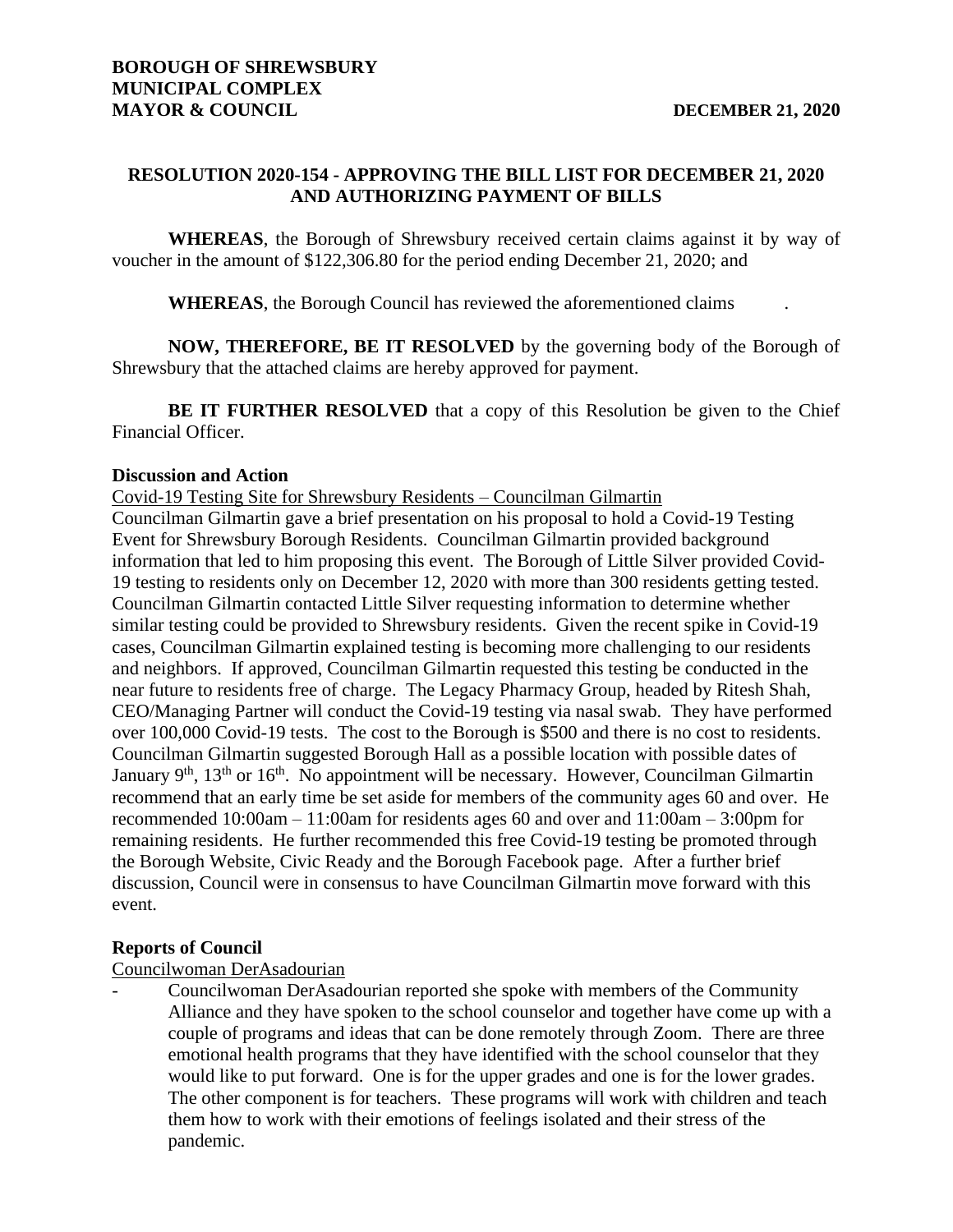# **BOROUGH OF SHREWSBURY MUNICIPAL COMPLEX MAYOR & COUNCIL DECEMBER 21, 2020**

Councilwoman DerAsadourian motioned to approve expenditure not to exceed \$3,000 for these programs seconded by Councilman Sena, and approved by the following roll call vote:

| Ayes:    | Der Asadourian, DeSalvo, Eddy, Eulner, Gilmartin and Sena |
|----------|-----------------------------------------------------------|
| Nays:    | <b>None</b>                                               |
| Abstain: | <b>None</b>                                               |

- Councilwoman DerAsadourian commented she will be reaching out to RBR to set up a Zoom meeting with members of the Student-to-Student Peer Leadership Program in order to start "pre-transition" conversations with the eighth graders at SBS.

# Councilman DeSalvo

- Councilman DeSalvo reported RBR is currently all virtual this week and next week.
- Last Saturday, Councilman DeSalvo attended the Wreath Across America at the Presbyterian Church where citizens and the Boy Scout Troop participated in placing wreaths on veterans' graves. Councilman DeSalvo commented it was very well put together and was a nice service.

# Councilman Eddy

- Regarding the recent snow event, Councilman Eddy commented luckily it wasn't a huge one; but unlike other storms where it warms up right after, this was didn't and the snow is hanging around. DPW had no issues with equipment during snowplowing. Councilman Eddy will be having a meeting tomorrow with the Police Committee to review processes related to snow events.
- Councilman Eddy thanked Administration and Finance for the hard work in submitting the Borough's request to the County under the Cares Act Reimbursement. Request for \$80,000 was submitted this round. This reimbursement will cover items purchased for First Aid Squad, additional PPE and Video Equipment.
- The road programs have been impacted by the recent snowfall. Unfortunately, unless there is very clear weather and warm temperatures ahead, the window for asphalt paving will be closed. If unable to pave this year, the roads will be buttoned up until the asphalt plants open again in March.

# Councilwoman Doran Eulner

- The Shrewsbury Community Garden held a virtual meeting last Monday. In January they plan on opening any empty or available plots for registation. If interested, information can be found on the website.
- The Shade Tree Commission met virtually on the  $12<sup>th</sup>$ . Councilwoman Eulner thanked Ms. Muttie for helping Bill Gerth with setting up the virtual meeting. She also thanked DPW for clearing some space in the shed at Manson Park for the Shade Tree equipment.
- One of the Boy Scout project at Ester Hymer, the outdoor classroom, is completed. The other four projects are expected to be completed early Spring. Councilwoman Eulner is hoping to have a "re-opening" of the park once the projects are completed.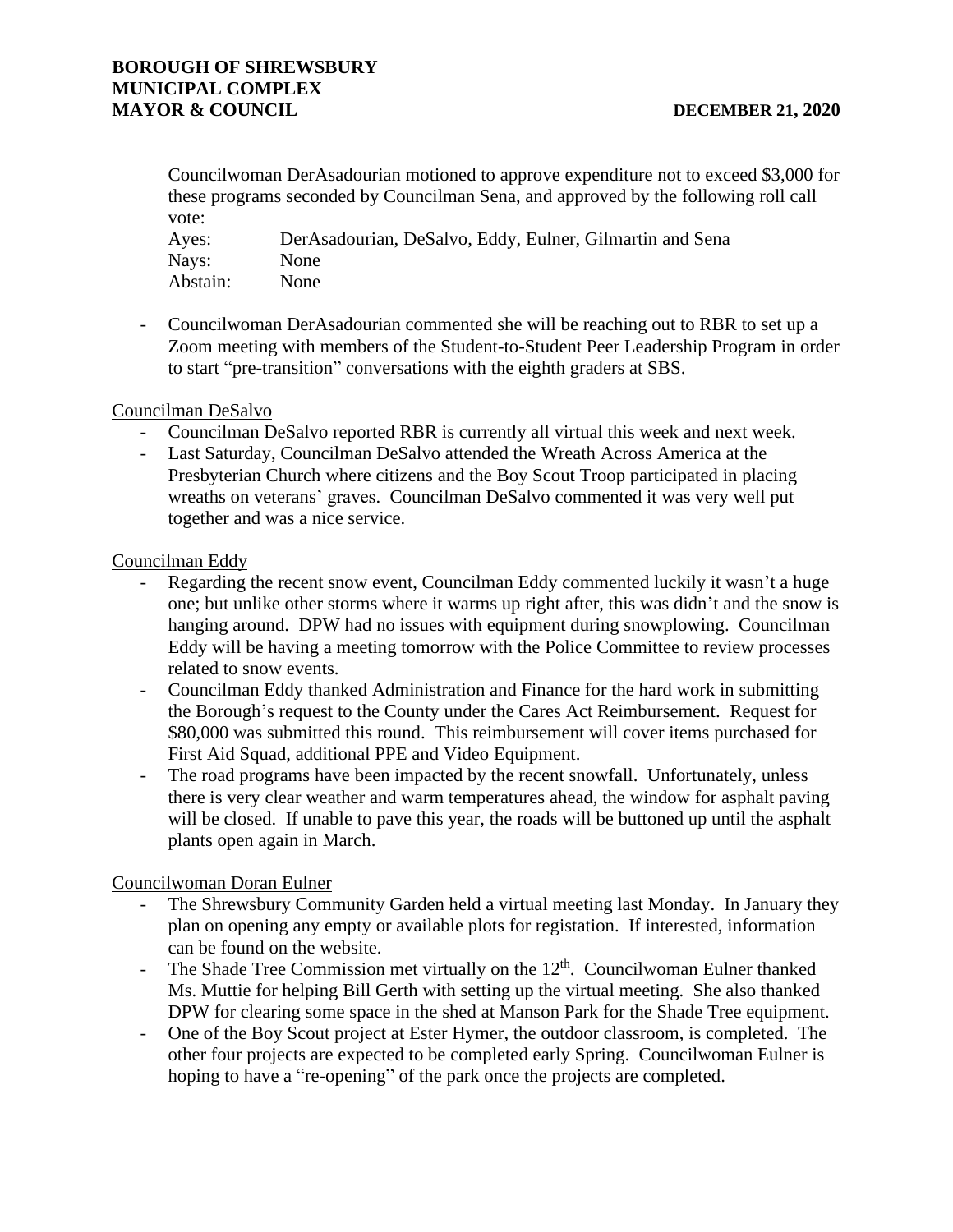### Councilman Gilmartin

- Councilman Gilmartin had no report but he wanted to thank the Fire Department for making the rounds around town yesterday bringing Santa to see all of the kids. It certainly lifted everyone's spirit.

# Councilman Sena

- Councilman Sena had no report except to say the budget meetings are moving along smoothly.

# **Mayor's Report**

- Mayor Anderson reported he attended the Hanukkah Lighting which was a great event with a good turnout, and everyone followed social distancing protocols. Mayor Anderson was happy that the event was held, and that the tradition continues.
- Regarding the tropical storm that hit the Borough back in August, Mayor Anderson just received JCP&L's synopsis before this meeting and has not had a chance to review. The Buttonwood neighborhood was out of power for the longest period of time in the Borough after that storm and Mayor Anderson has been working closely with JCP&L to determine why the outages are occurring and what if anything, can be done to either prevent them or try to reduce the outages.
- Mayor Anderson asked Dave Cranmer, Borough Engineer, to work with the Chief of Police and to pull all accident information for the last five years on the southern part of Broad Street. This will allow for an analysis to be done to determine what are the causes of those accidents. This information will help strengthen any requests Mr. Cranmer makes to the NJDOT.

# **Clerk/Administrator's Report**

- Ms. Quinn reported there will be no garbage pickup on Friday, December  $25<sup>th</sup>$ . The garbage will be picked up on Saturday, December  $26<sup>th</sup>$ . A message will go out on the website, Facebook and Civic Ready.
- Dog and cat license renewals will be mailed out in the next week. They are due by January  $31<sup>st</sup>$ . Late fees will be charged starting February  $1<sup>st</sup>$ . Rabies vaccine needs to be good through November of the licensing year.

# **Open the Floor to the Public**

Mayor Anderson opened the floor to the public.

Stu Minis, 35 Thomas Avenue - Mr. Minis commented that there is a stop sign on Haddon Avenue that was knocked down. Councilman Eddy responded that he will make sure that this is taken care of. Mr. Minis brought to Council's attention that the sidewalk near Patterson Park is not completely cleared. Councilman Eddy responded he will make sure this is taken care of as well. Mr. Minis asked Mayor Anderson with the combination of the Zoning Board and Planning Board, how will he make his selections to fill vacancies. Mayor Anderson responded he is going to review the existing Zoning Board and make a recommendation to the Borough Council. Mr. Minis asked the Mayor if he will take two members of the Zoning Board and move them to the two vacancies on the Planning Board. Mayor Anderson replied he believes that one of the vacancies is Class II which needs to be filled with a Borough Employee. In terms of the other vacancy, Mayor Anderson will look at the entire Zoning Board and see who is best to fill the